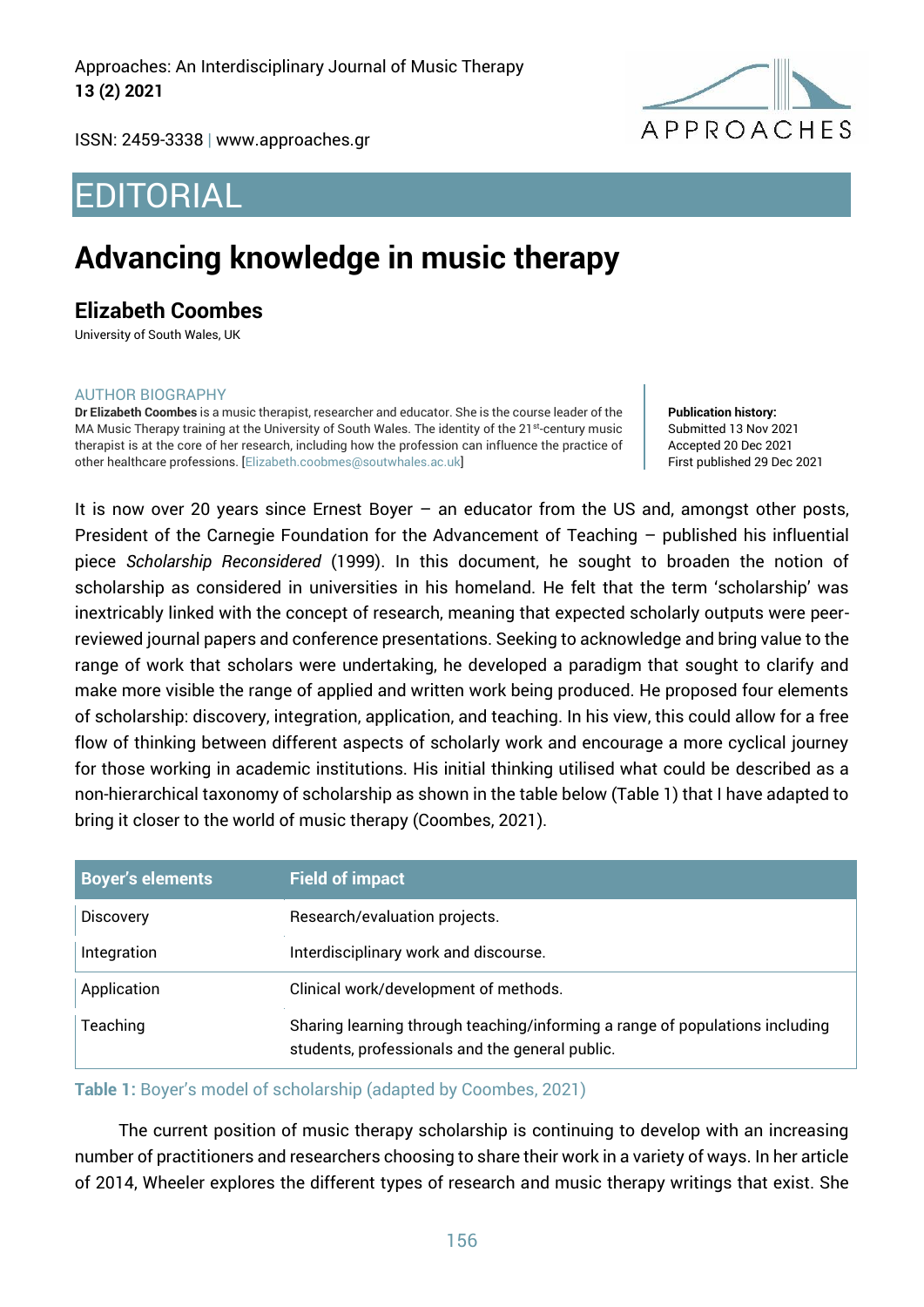suggests that these varieties exist according to the level of development of the profession in certain parts of the world. I also wonder whether this is true when we consider the scholarly development of individual music therapists. It can be daunting for individual practitioners to find a way to launch themselves into the world of research and writing in many professions. By offering a range of submission genres and encouraging participation in journals in a variety of forms, professional development for music therapists is promoted. This has the potential to lead to increased participation in scholarly activity with potential implications for the music therapy profession in general.

Viewing music therapy scholarship in this expanded paradigm, allows a more flexible framework for the development of our knowledge base. These wider parameters of discourse facilitate a broad range of voices that are able to participate in the generation of knowledge in the field.

The current issue of *Approaches* with its range of publication types could be seen in the light of this paradigm. Once we acknowledge this broadening of the scope of scholarship, it becomes clear that we can underpin the evidence base for music therapy work with a wider range of outputs, while also facilitating an increased range of voices participating in music therapy discourse.

In this issue we see a range of writing that offers us the opportunity to experience the richness of developing scholarship in our profession. The issue contains five articles, five book reviews, three conference reports and a letter to the editor responding to a book review published in a previous issue. Kathleen Skinner, Ashley Kurkiian and Heidi Ahonen have contributed two articles that scope and explore Bruscia's clinical techniques for improvisational music therapy. Ana Rita Maia and Jose Morgado use the Sounds of Intent framework with a specific population in music therapy work, while Alberto Balducci provides a clinical report framed within the concept of forms of vitality (Stern, 2010) and microanalysis. Therapeutic Music Training (TMT), a method devised by Cheryl Jones, brings us to yet another realm of music therapy practice, describing a method of achieving therapeutic work using instrumental pedagogy. Viewing these through Boyer's lens enables us to see an exciting range of research, interdisciplinary discourse and practice that speaks very much to the values of the journal. *Approaches* promotes interdisciplinary dialogue and mutual exchange, welcoming contributions from a broad field of related disciplines. It seems that this is reflected in the aforementioned articles, and also in the content of the other publication genres included here.

The book reviews included in this issue engage critically with texts that contain early music therapy writings from 1951-60, new music therapy models including transpersonal and Guided Imagery and Music developments, a revisiting of the work of Bakhtin relating to music therapy improvisation and Hanser's book that explores music therapy through the lens of an integrative health perspective. This latter review stimulated a letter to the editor that promotes further critical dialogue in the field. In addition, conference reports offer the readership insight into three events that demonstrate the wealth of knowledge being offered within the music therapy profession. These reports focusing on music and medicine, autism and embodiment in music can be linked to Boyer's 'teaching' element as categorised in Table 1.

I hope that using Boyer's revisioning of the concept of scholarship to reflect on the contents of the issue encourages practitioners and researchers to reconsider and expand their contributions to the music therapy body of knowledge. Using this paradigm as a starting point there is the potential to stimulate debate and discourse by demonstrating the value of diverse ways of advancing knowledge in music therapy while we shift between different positions and within different frameworks.